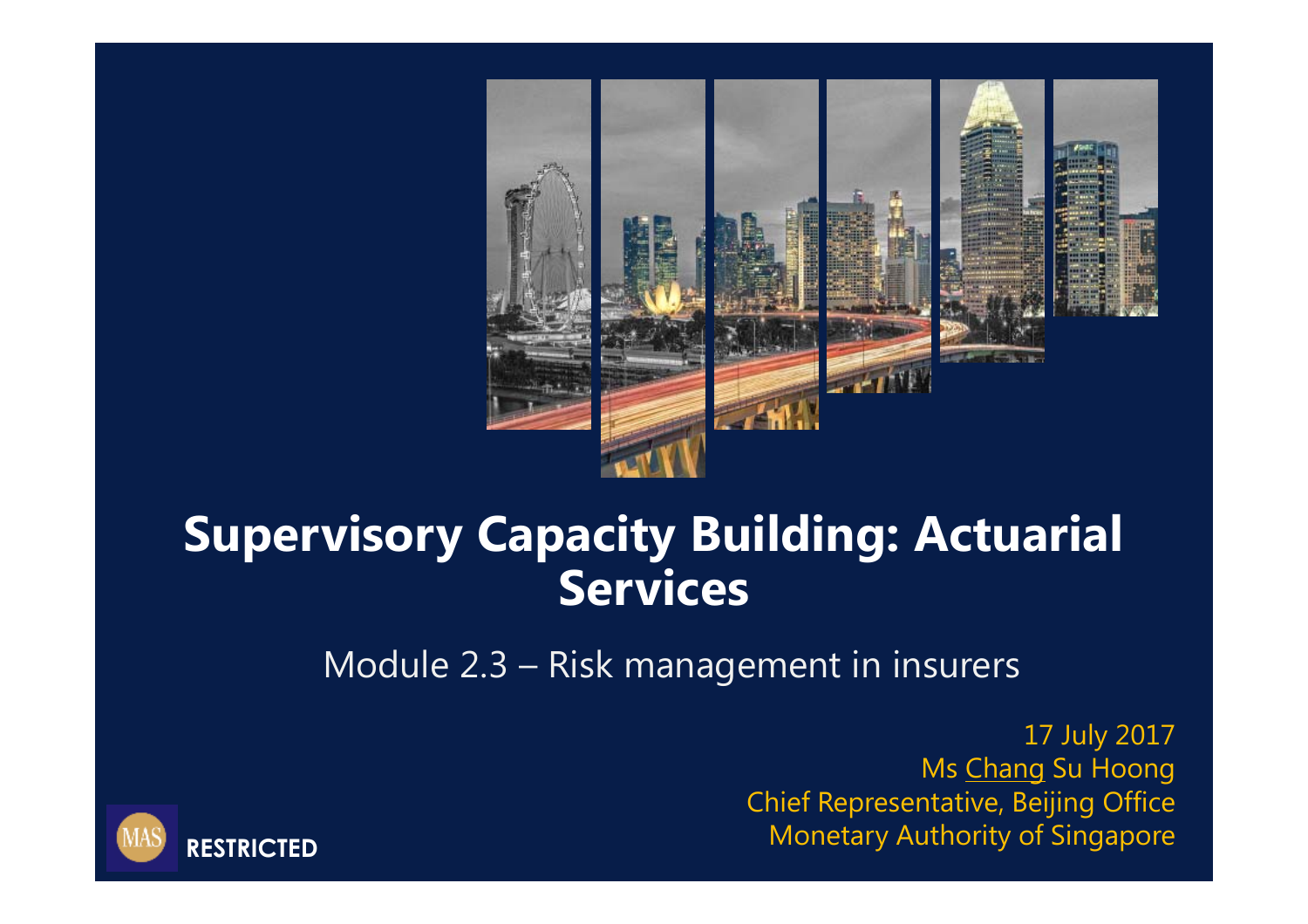## **Agenda**

- 1. Key Insurance Core Principles (ICPs) on Risk Management
- 2. Supervisory Perspective
	- a) Risk-based Supervision Regimes
	- b) Singapore CRAFT
		- $\bullet$ Overview of a Risk Assessment Process
		- •Risk Rating
		- •Impact Assessment
- 3. Conclusion: Putting it together

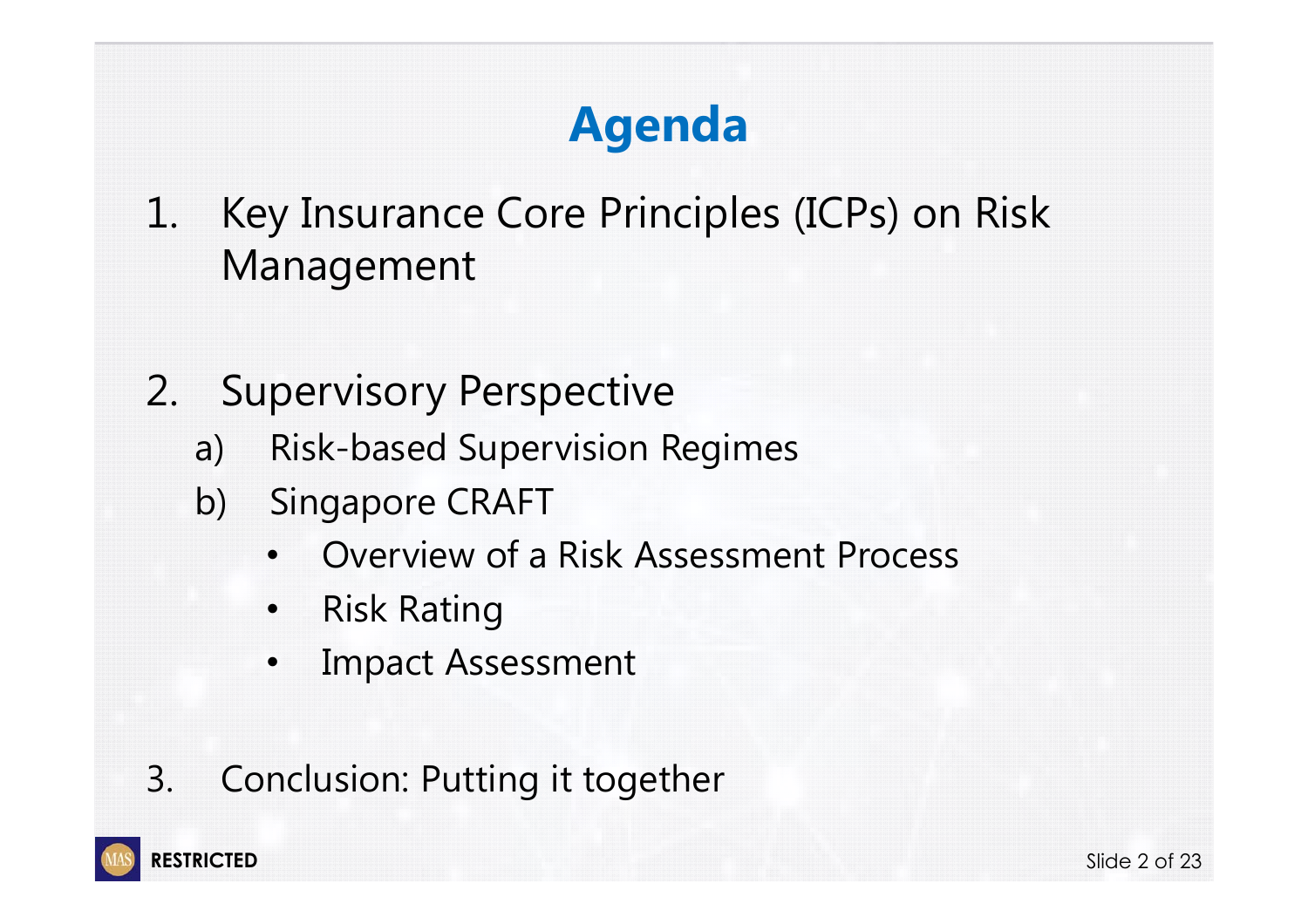#### **1. Key ICPs on Risk Management**

ICP 8: Risk Management and Internal Controls

> ICP 13: Reinsurance and Other Forms of Risk Transfer

ICP 16: Enterprise Risk Management

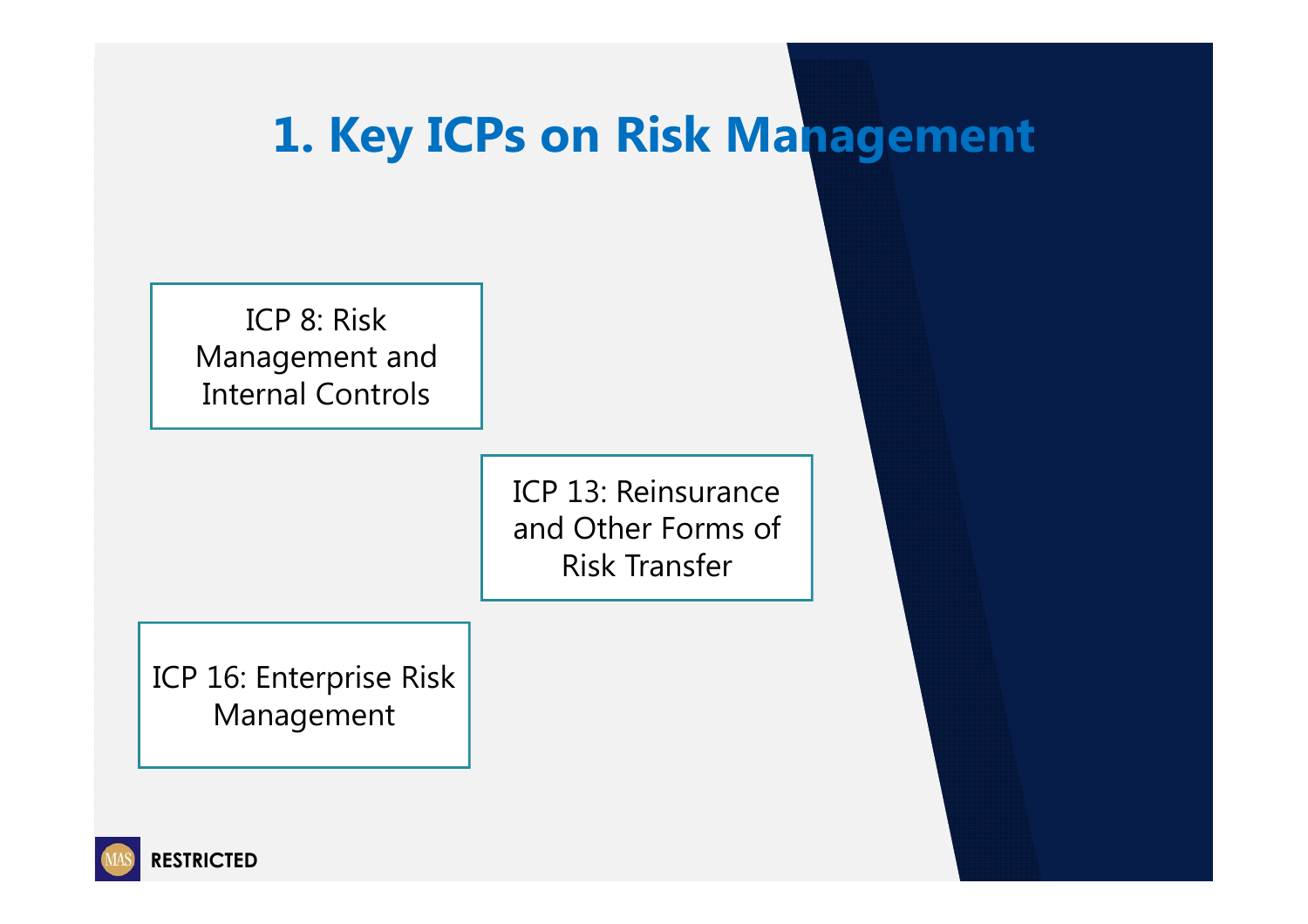#### **ICP 8: Risk Management & Internal Controls**

ICP 8: "The supervisor requires an insurer to have, as part of its overall corporate governance framework, effective systems of risk management and internal controls, including effective functions for **risk management**, compliance, **actuarial matters** and internal audit."

*"the Board is ultimately responsible for ensuring that the insurer has in place effective systems of risk management and internal controls and functions to address the key risks it faces"* - ICP 8.0.1

"*The systems and functions should be adequate for the insurer's objectives, strategy, risk profile, and the applicable legal and regulatory requirements. They should be adapted as the insurer's business and internal and external circumstances change*." – ICP 8.0.3

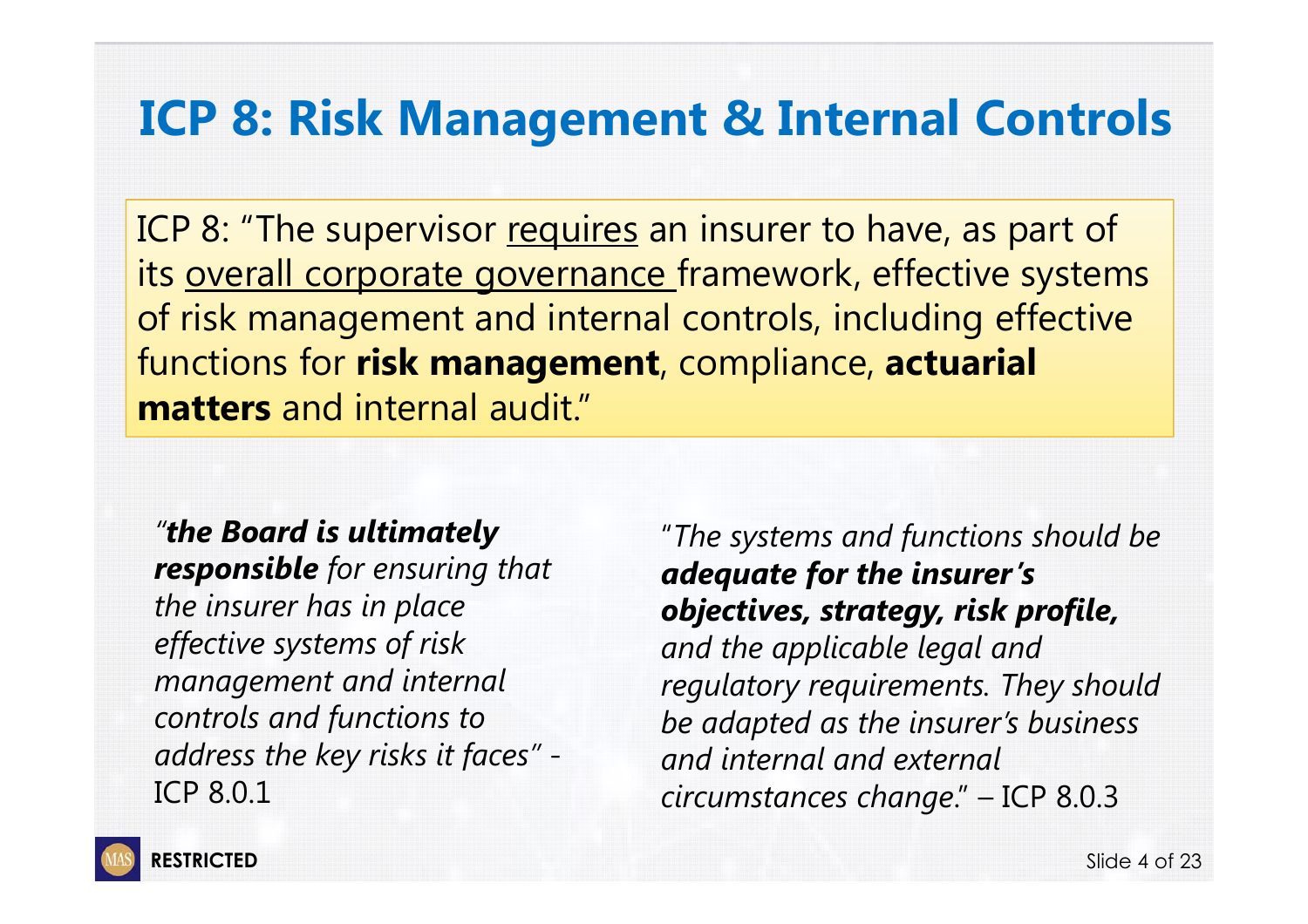#### **ICP 16 – Enterprise Risk Management**

ICP 16: "The supervisor establishes enterprise risk management requirements for solvency purposes that require insurers to address all relevant and material risks."

*"The objective of ERM is not to eliminate risk. Rather, it is to manage risks within a framework that includes selfimposed limits." – ICP 16.0.8*

*"The IAIS recognises the different levels of sophistication of supervisors and insurance markets… this ICP may no<sup>t</sup> be fully achievable by some insurers and in some markets in the near future. Nevertheless… good risk management practices and procedures need to be in place for solvency requirements to be effective." – ICP 16.0.9*

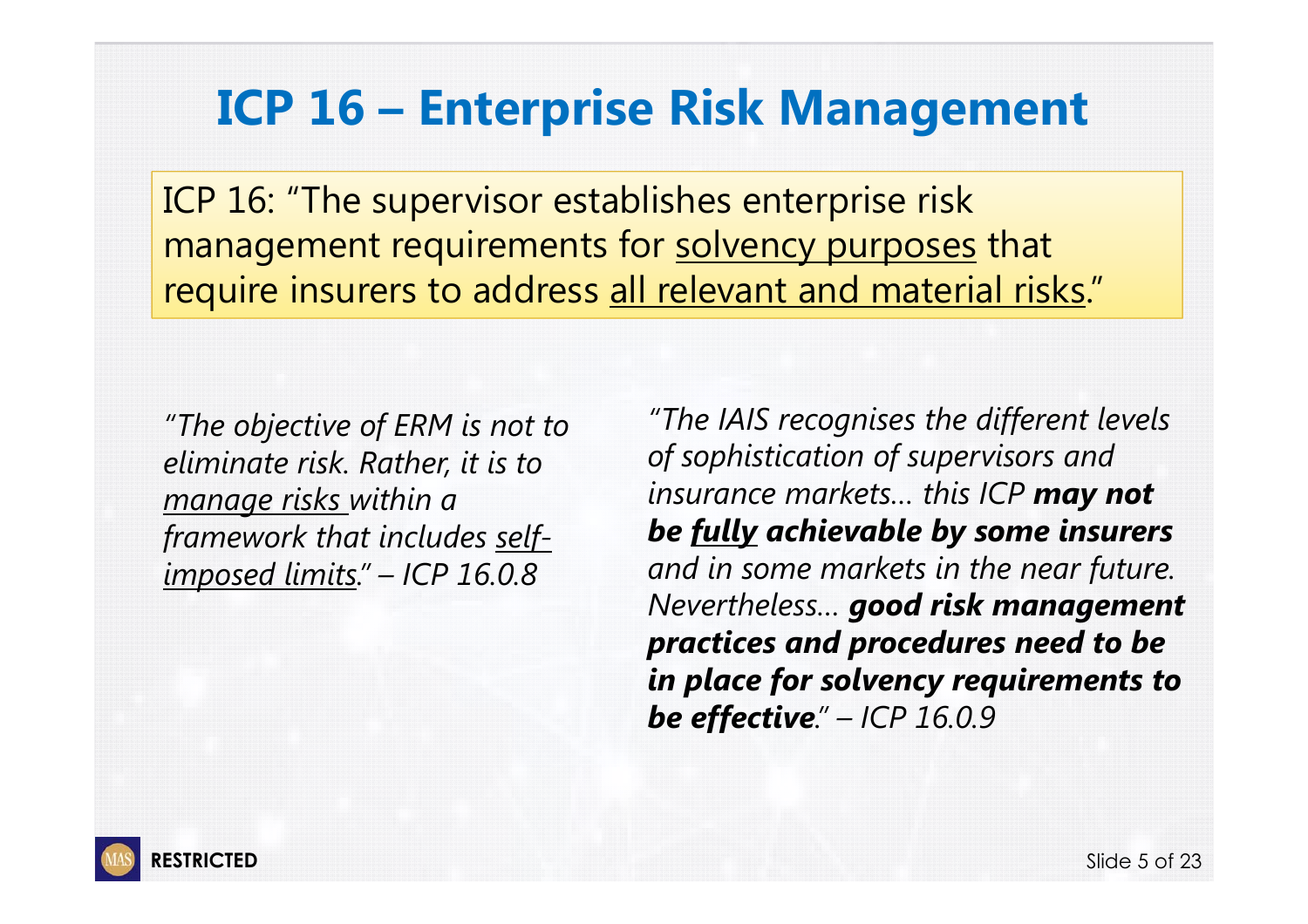## **ICP 13 – Reinsurance and Other Forms of Risk Transfer**

ICP 13: "The supervisor sets standards for the use of reinsurance and other forms of risk transfer, ensuring that **insurers adequately control and transparently report their risk transfer programmes**. The supervisor takes into account the nature of reinsurance business when supervising reinsurers based in its jurisdiction."

#### *A reinsurance contract… does not constitute a legal transfer of part of the underlying risk….*

*Nonetheless, it is normal… to refer to reinsurance contracts as having the effect of transferring part of the underlying risk, and this is true in an economic (although not legal) sense. – ICP 13.0.13*

*"The supervisor takes into account the nature of supervision of reinsurers and other counterparties, including any supervisory recognition arrangements in place – ICP 13.3* 

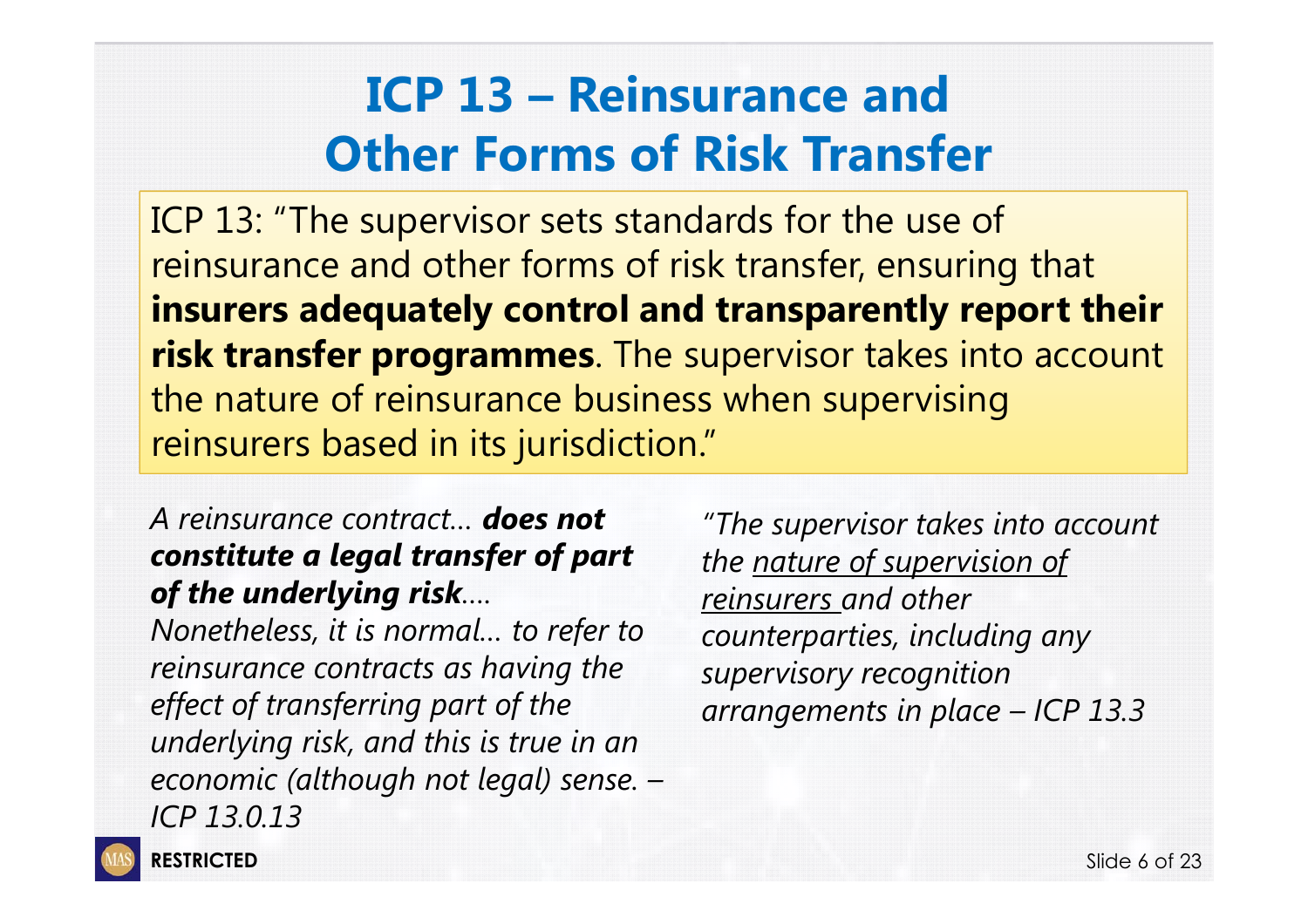# **2. Supervisory Perspective**

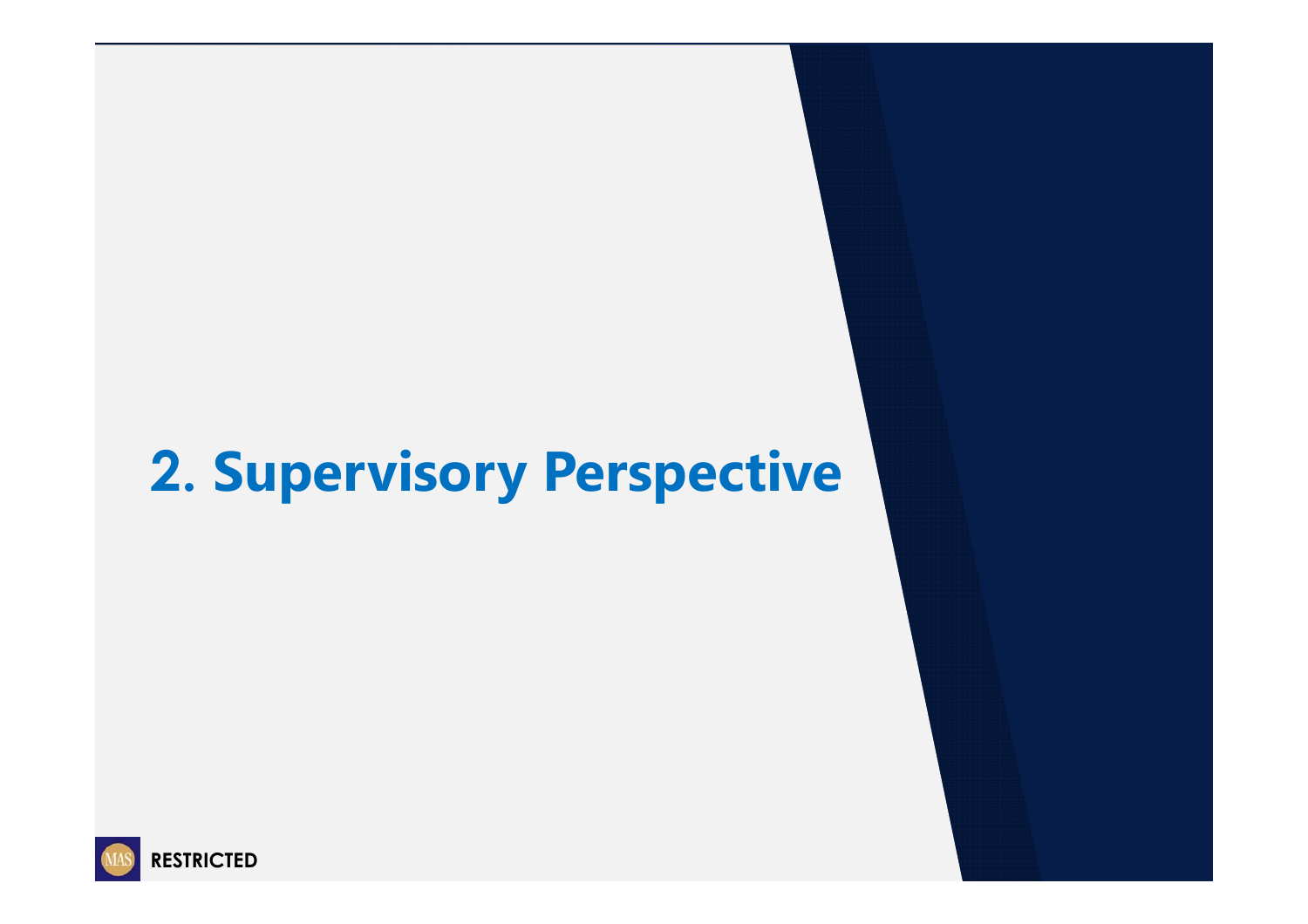## **Risk-based Supervision Regimes**

- •Many supervisors have implemented risk-based supervision
- •Examples:

#### **Australian Prudential Regulatory Authority**:

- Probability and Impact Rating System (PAIRS) risk assessment model
- Supervisory Oversight and Response System (SOARS) supervisory stance based on PAIRS assessment

#### **Canada's Office of the Superintendent of Financial Institutions**

• Supervisory Framework – a) significant activities, b) inherent risks and risk management for each activity (=>net risks); c) Overall net risks; d) Composite Risk Rating

#### **Monetary Authority of Singapore**

• Comprehensive Risk Assessment Framework and Techniques (CRAFT)

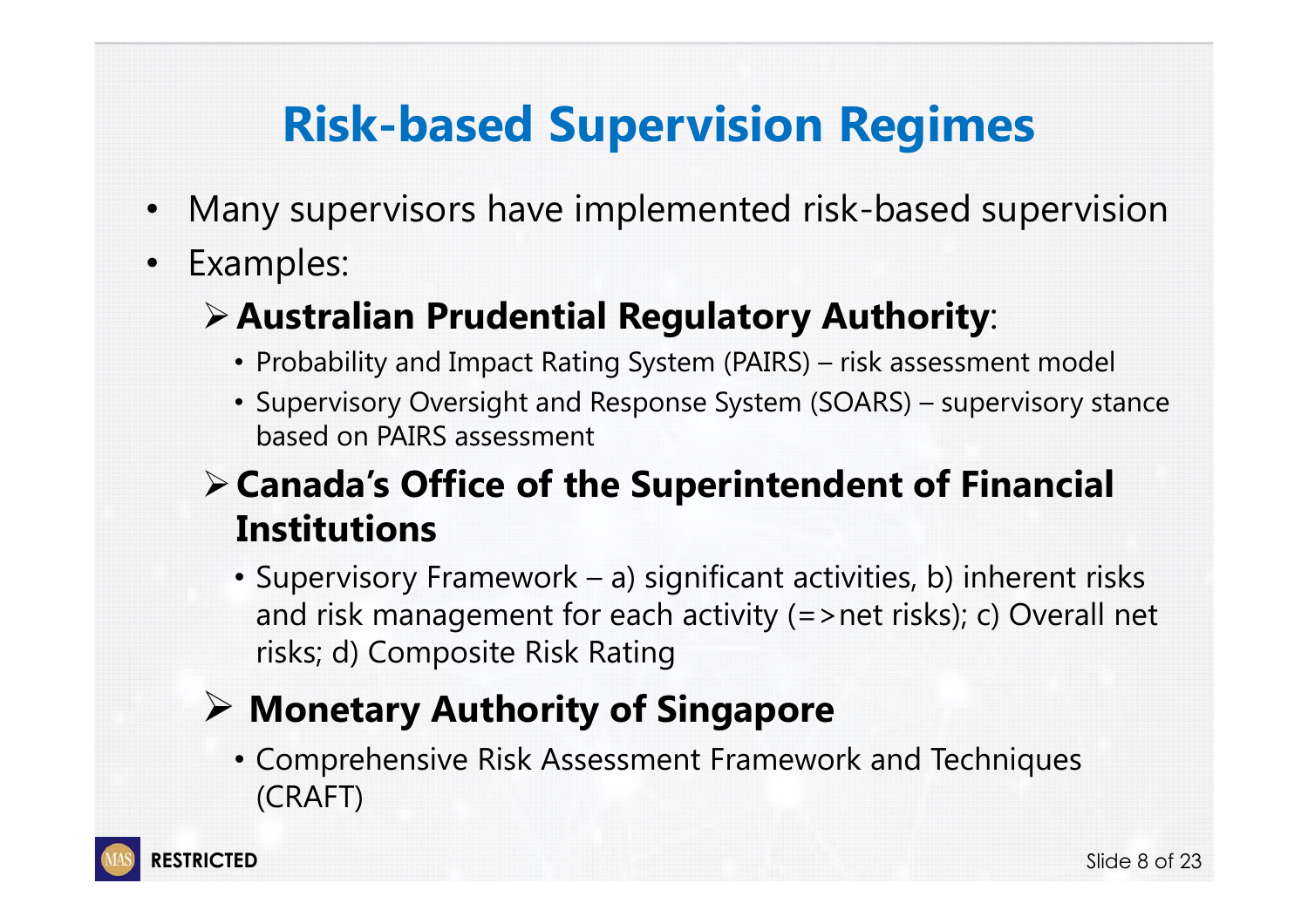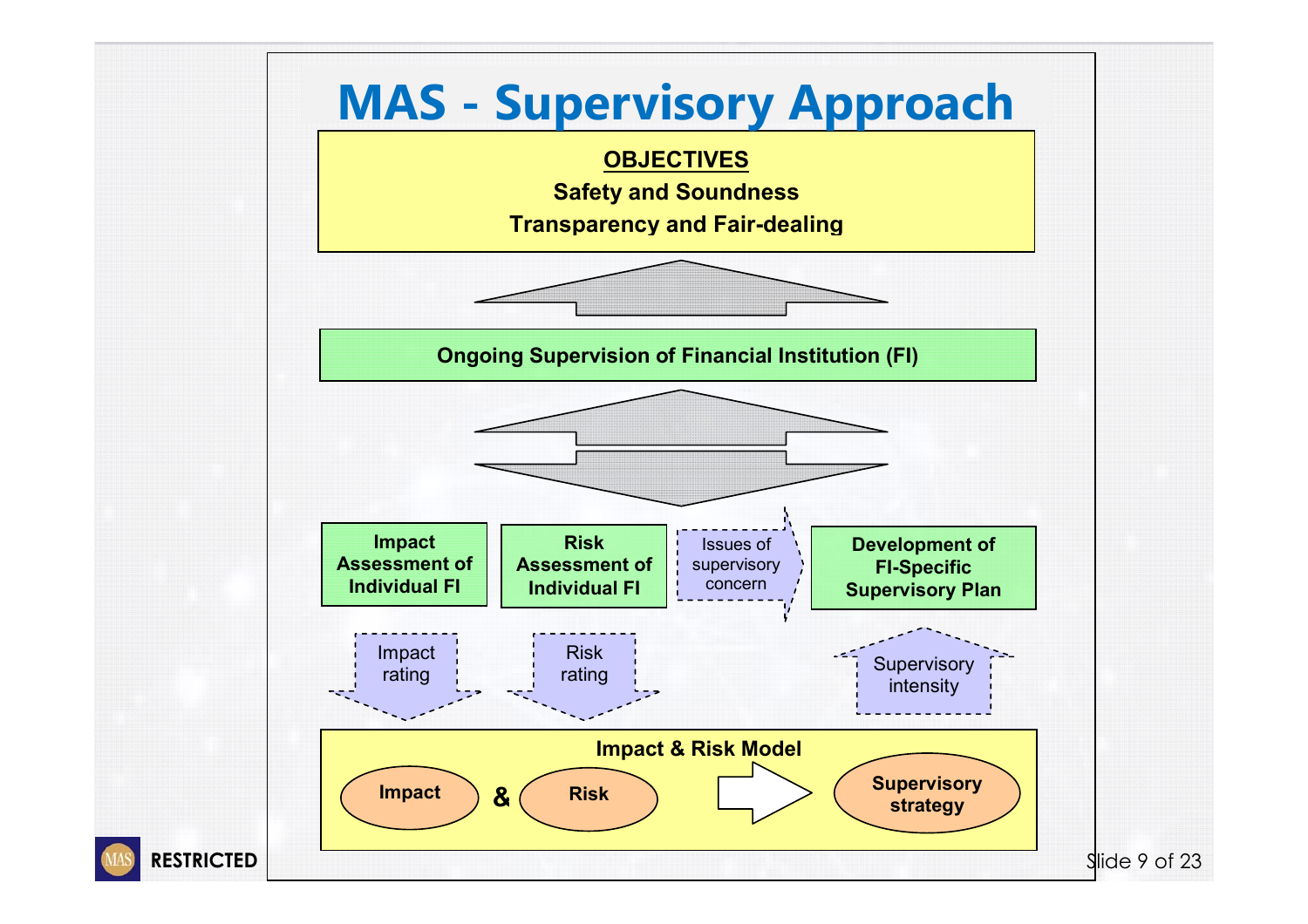### **CRAFT – Factors behind the risk rating**

| <b>Overall Risk Rating</b>                                                                                                                                                                                                       |                                                                                                                     |                                                                                             |                                           |  |  |  |
|----------------------------------------------------------------------------------------------------------------------------------------------------------------------------------------------------------------------------------|---------------------------------------------------------------------------------------------------------------------|---------------------------------------------------------------------------------------------|-------------------------------------------|--|--|--|
| <b>Institution Net Risk</b>                                                                                                                                                                                                      |                                                                                                                     | <b>Capital &amp; Support</b>                                                                |                                           |  |  |  |
| <b>Inherent Risks</b>                                                                                                                                                                                                            | <b>Control Factors</b>                                                                                              | <b>Oversight &amp;</b><br><b>Governance</b>                                                 | • Capital                                 |  |  |  |
| • Credit / asset<br>• Liquidity<br>$\bullet$ Market<br>• Operational<br>• Technology<br>$\bullet$ Insurance<br>• Market conduct<br>• Money laundering /<br><b>Terrorism financing</b><br>• Legal, reputational and<br>regulatory | $\bullet$ Risk management<br>systems and control<br>• Operational<br>management<br>• Internal audit<br>• Compliance | • Board of directors<br>• Senior<br>management<br>$\bullet$ Head office /<br>parent company | $\bullet$ Earnings<br>• Parental support  |  |  |  |
| <b>Assessed at Significant Activity Level</b><br><<                                                                                                                                                                              | >                                                                                                                   | <<                                                                                          | <b>Assessed at Institution Level</b><br>> |  |  |  |

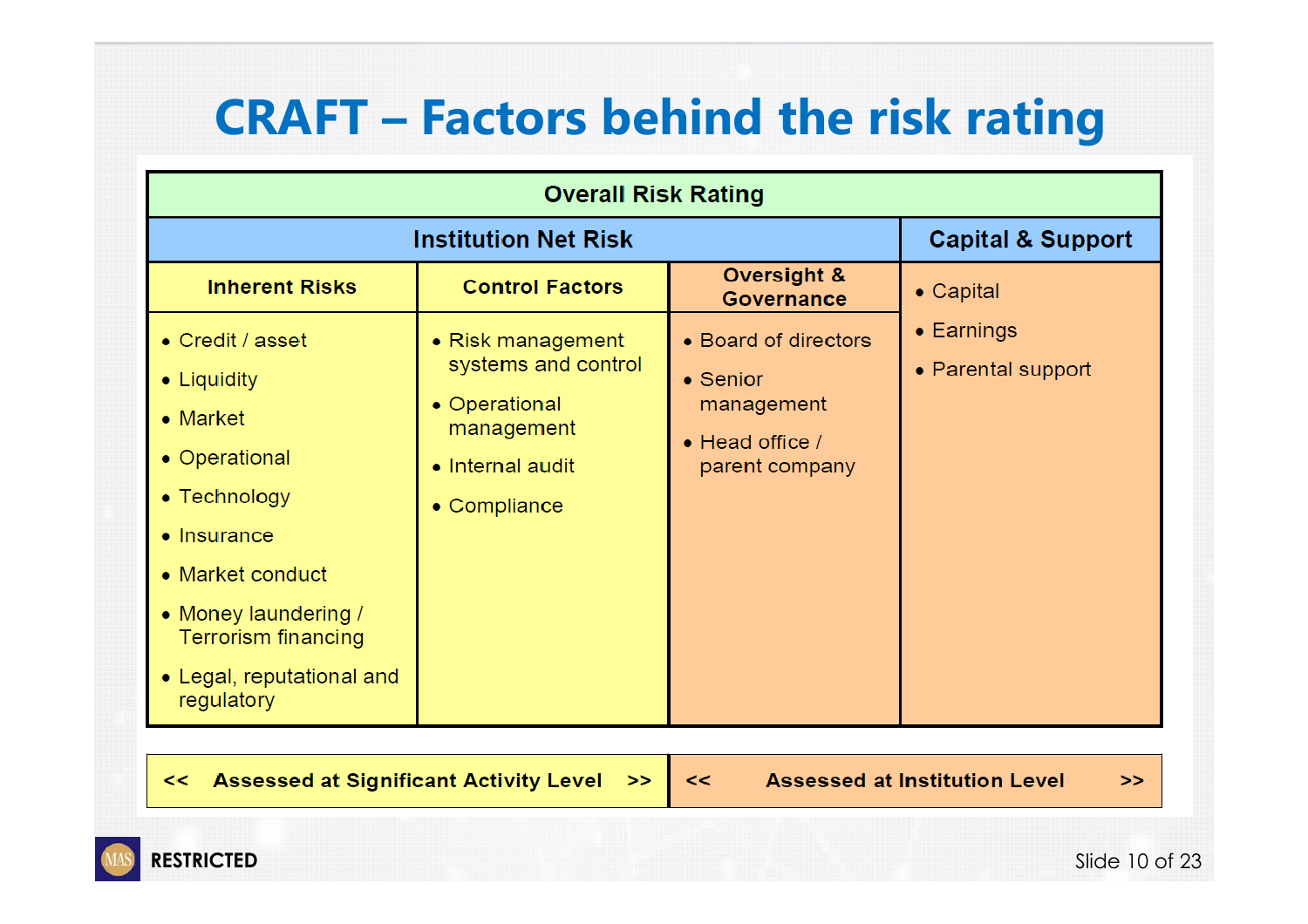#### **Overview of the Risk Assessment Process**





Slide 11 of 23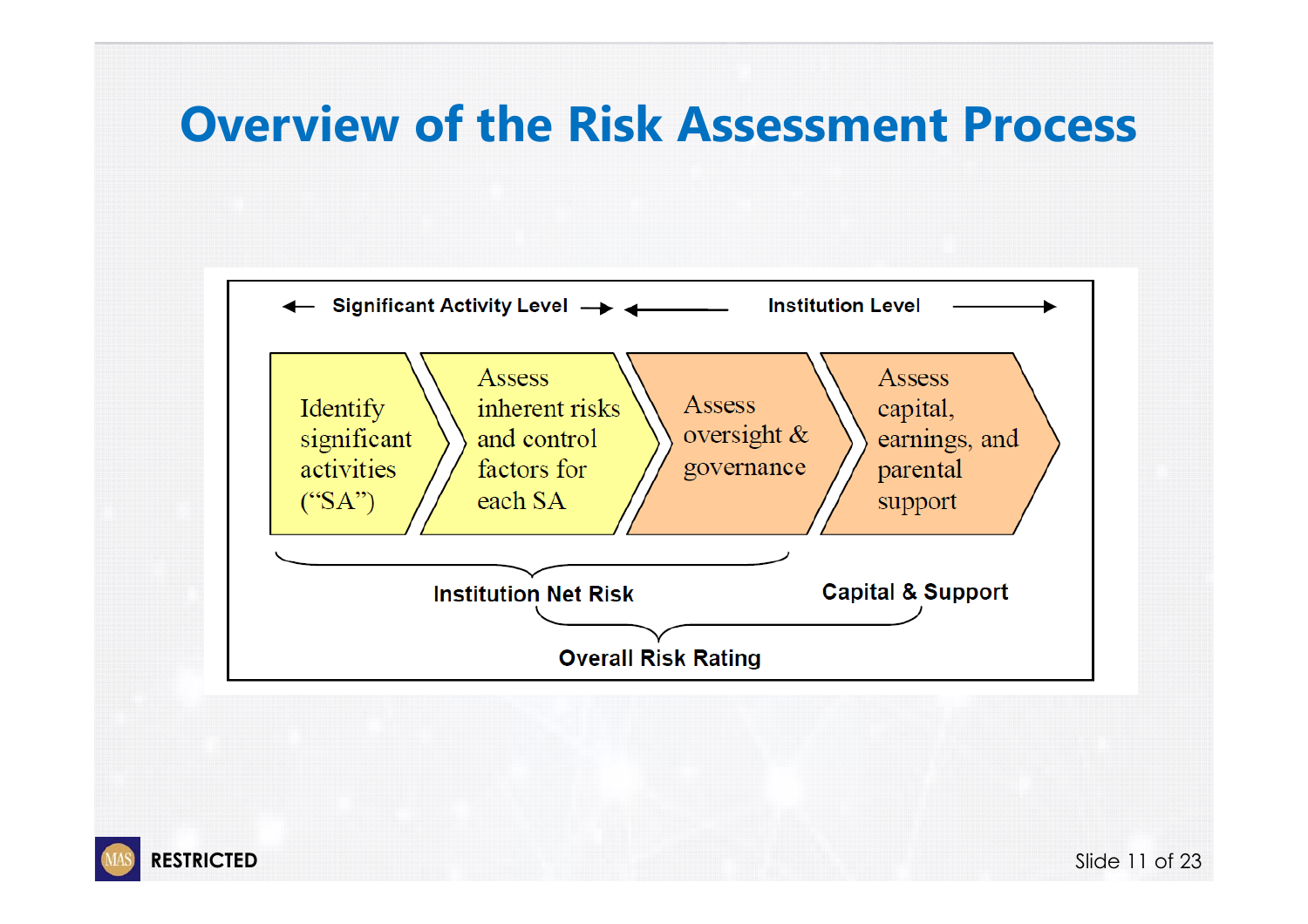### **Identification of Significant Activities ("SA")**

- SAs have a material impact on an insurer's ability to achieve its business objectives and comply with solvency requirements.
- Can be a significant line of business or business function.
- • Should be consistent with insurer's business model and organizational structure
- •• Role of Actuarial function
	- $\triangleright$  Should consider the materiality and impact of business line SAs
	- $\triangleright$  For life insurers, actuarial function is typically a SA
		- On its own e.g. product development & pricing, actuarial valuation
		- Within certain functional SAs e.g. asset-liability management within Investment.

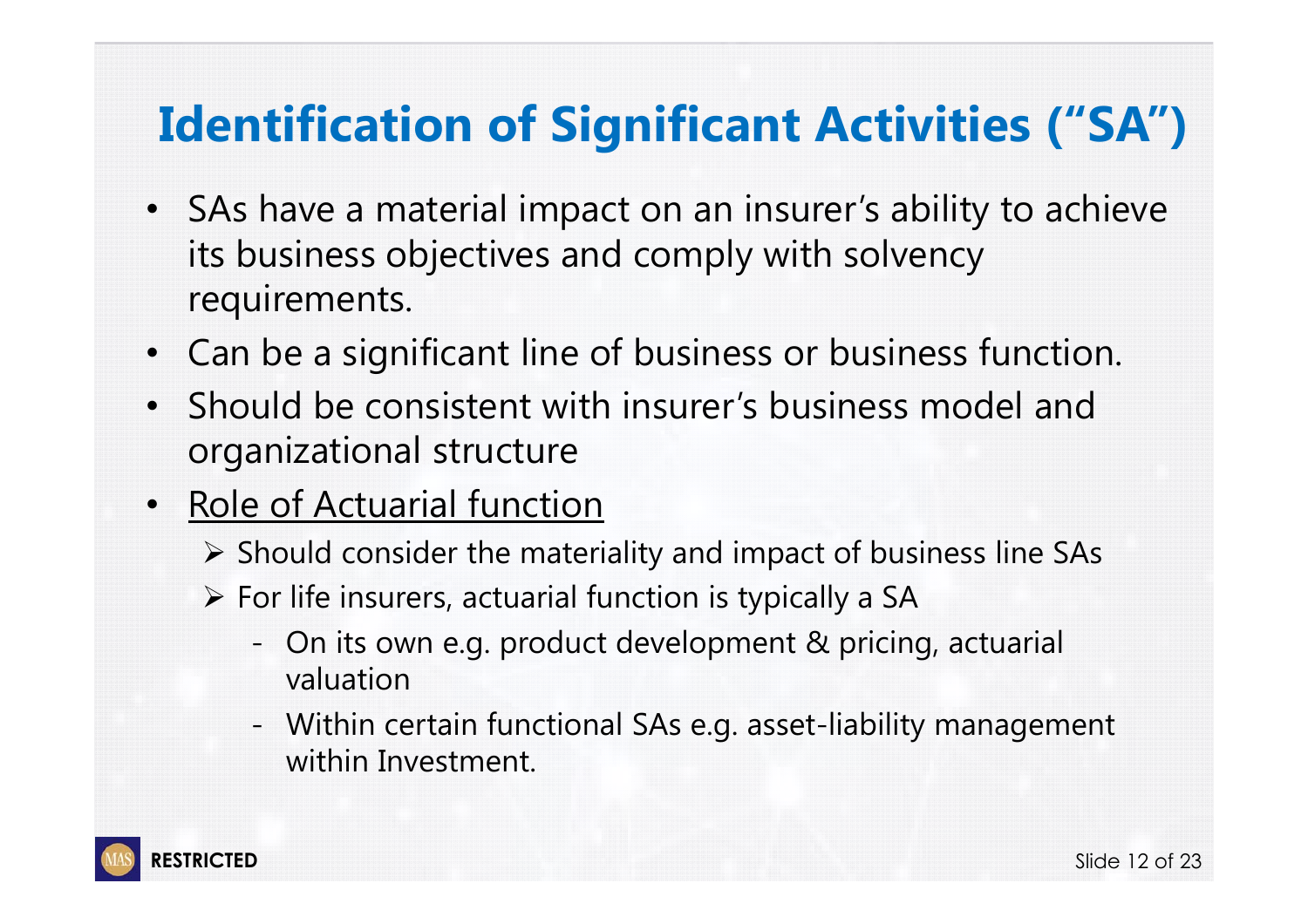#### **Common SAs for Life Insurers**

- •**Investment**
- •**Product Development & Pricing**
- $\bullet$ **Actuarial Valuation**
- •Accounts, Financial Reporting & Credit Control
- •**Underwriting**
- $\bullet$ **Operations**
- •Claims
- $\bullet$ AML/CFT
- •**Participating Fund**
- Distribution
- •**Reinsurance Management**

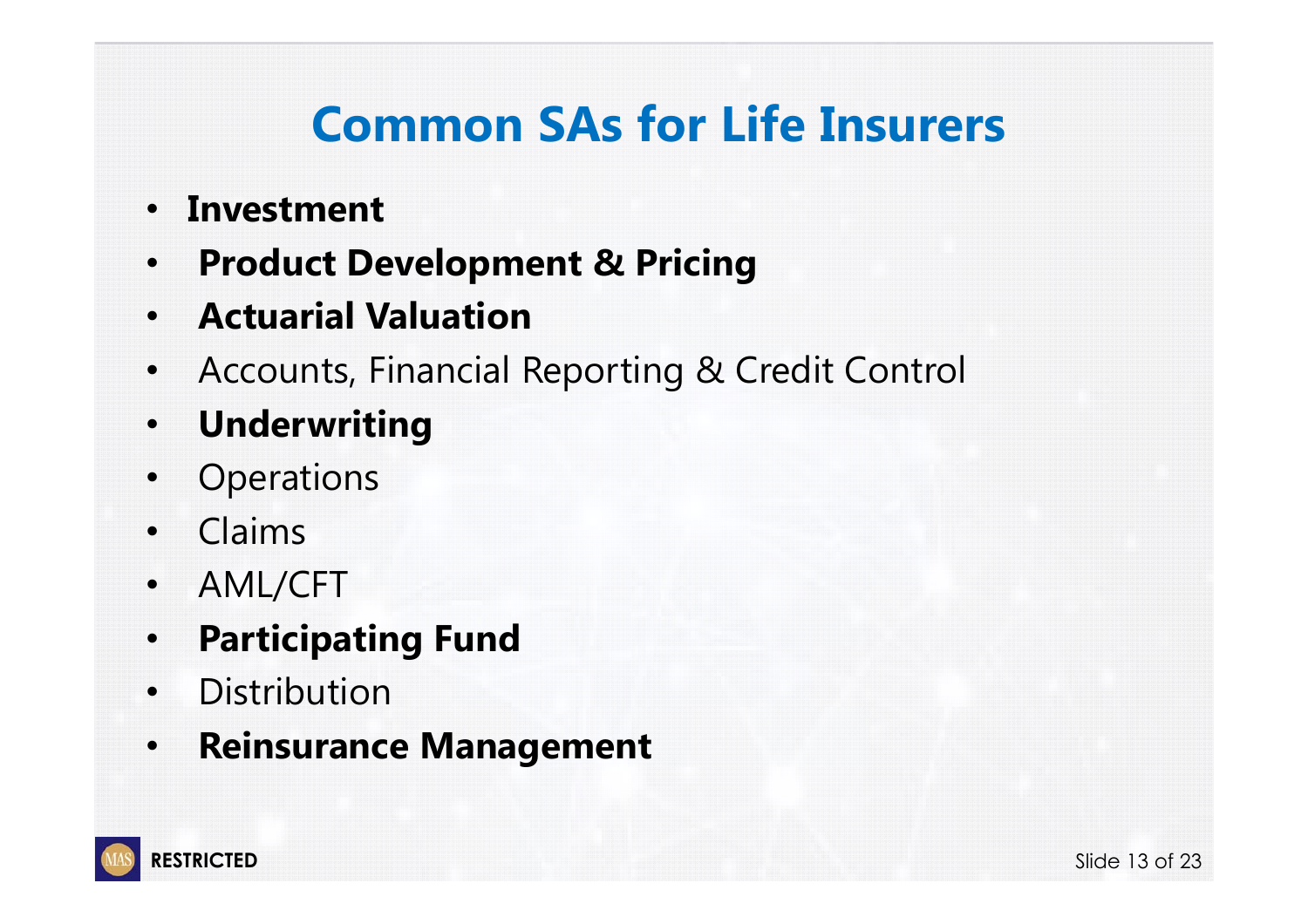### **What is Inherent Risk?**

- •Any uncertainty that is intrinsic to a business activity.
- • Evaluated by the potential impact and probability of material loss arising from the SA.
- •Not all inherent risks are assessed for every SA
- •Differentiate between primary and secondary inherent risks.
	- $-$  Primary inherent risks have greater influence on net risk score
- • Differentiate between gross and net inherent risk
	- Net inherent risk is the level of inherent risk as mitigated or aggravated by the intervention or absence of control factors present in the insurer

| $\bullet$ | Examples: | <b>Significant Activity</b>                 | <b>Primary</b><br>inherent risk                | <b>Secondary inherent</b><br>risk         |  |  |  |
|-----------|-----------|---------------------------------------------|------------------------------------------------|-------------------------------------------|--|--|--|
|           |           | <b>Pricing &amp; Product</b><br>Development | <b>Pricing risk</b><br><b>Operational risk</b> | Technology risk<br>Legal risk             |  |  |  |
|           |           | Reinsurance<br>Management                   | Credit/Asset risk                              | Liquidity risk<br><b>Operational risk</b> |  |  |  |



Slide 14 of 23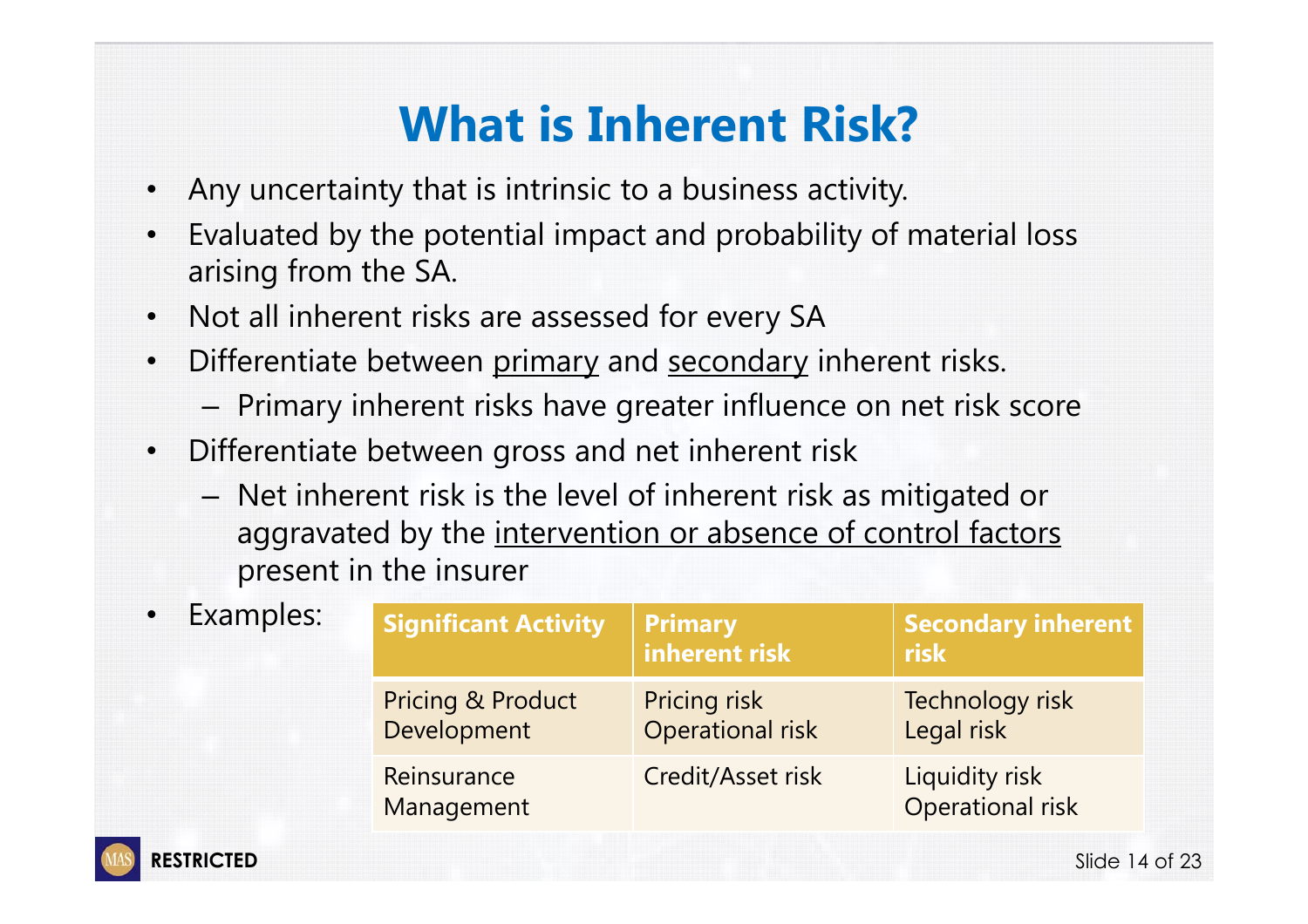#### **What are Control Factors?**

- Oversight infrastructure to manage inherent risks
- Assessed in the context of the risk profile of the insurer.

#### Risk management systems and controls

- Independent oversight of risk management
- Identify/assess risks, establish policies/controls to manage risk, develop risk tolerance limits, monitor risks, report results

#### Management Oversight (Operational)

- Line management / department heads to exercise effective oversight of dayto-day ops
- Ensuring controls are in place to manage and mitigate risks

#### Internal Audit

• Independent assurance of the effectiveness of / adherence to control and governance processes

#### **Compliance**

• Independent oversight of an insurer's compliance with all relevant laws, regulations, codes of conduct, and standards of good practice

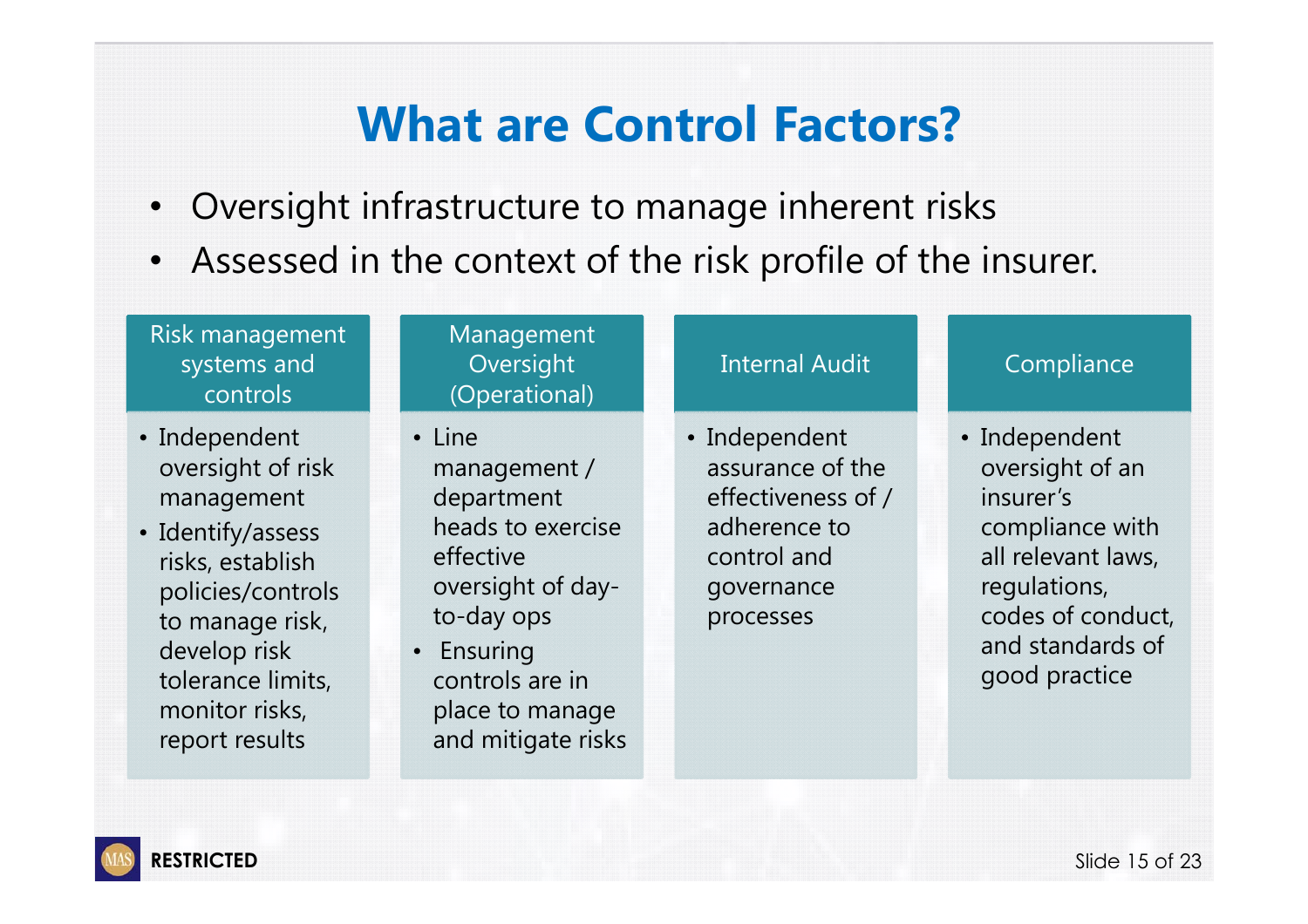### **Other Factors to Consider**

- Quality of oversight by Board, Senior Management or Head **Office**
- Consistency/Strength of Earnings
	- – $-$  Earnings represent an internal source of incremental capital to  $\,$ support growth or replenish reserves when needed
- Capital
	- – $-$  Strength of regulatory capital ratio
	- – Resilience of capital position based on results of stress testing and Own Risk and Solvency Assessment (ORSA)
- Parental Support
	- – For foreign branches and foreign owned subsidiaries: quality of support from the Head Office/Parent Company.

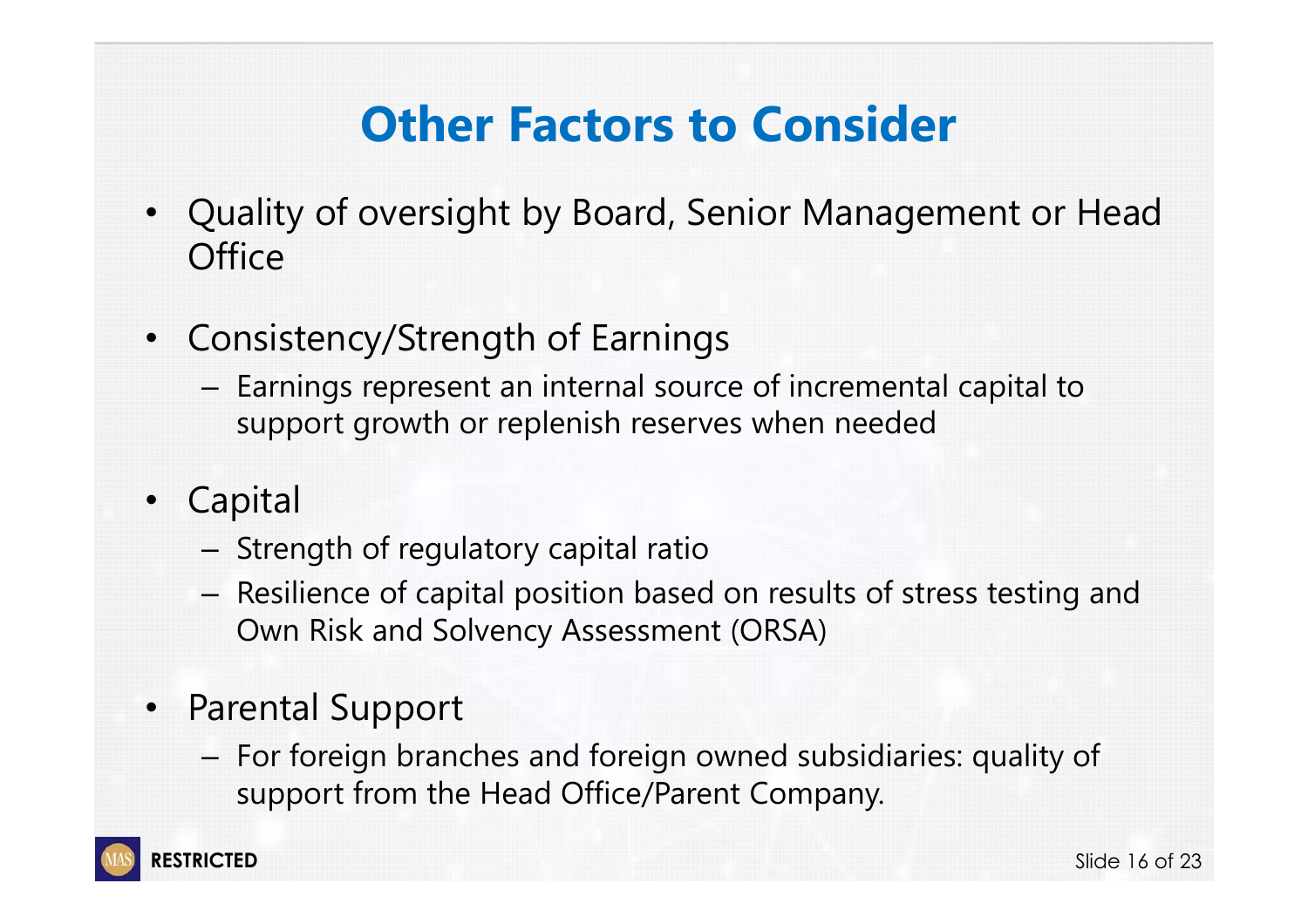### **Impact Assessment**

Considerations for assessing impact:

- Relative size and importance
	- E.g. gross premiums or asset base relative to total population of insurers
- $\bullet$  Relative scale of retail reach
	- Number of customers
	- Number of representatives
	- Type of business
- • Degree to which the insurer is critical to the stable functioning of and confidence in the financial system

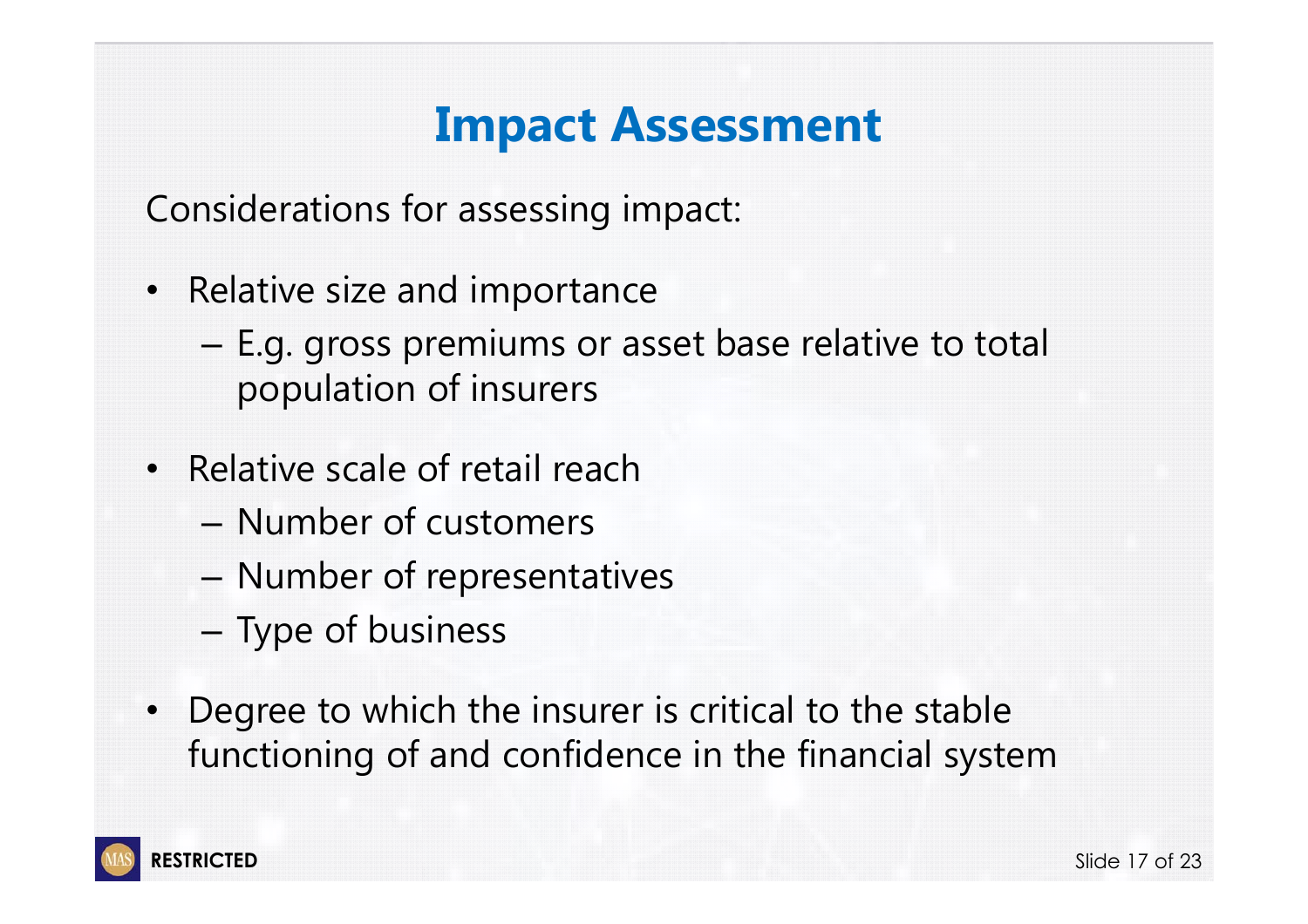#### **Impact & Risk Model**





D Slide 18 of 23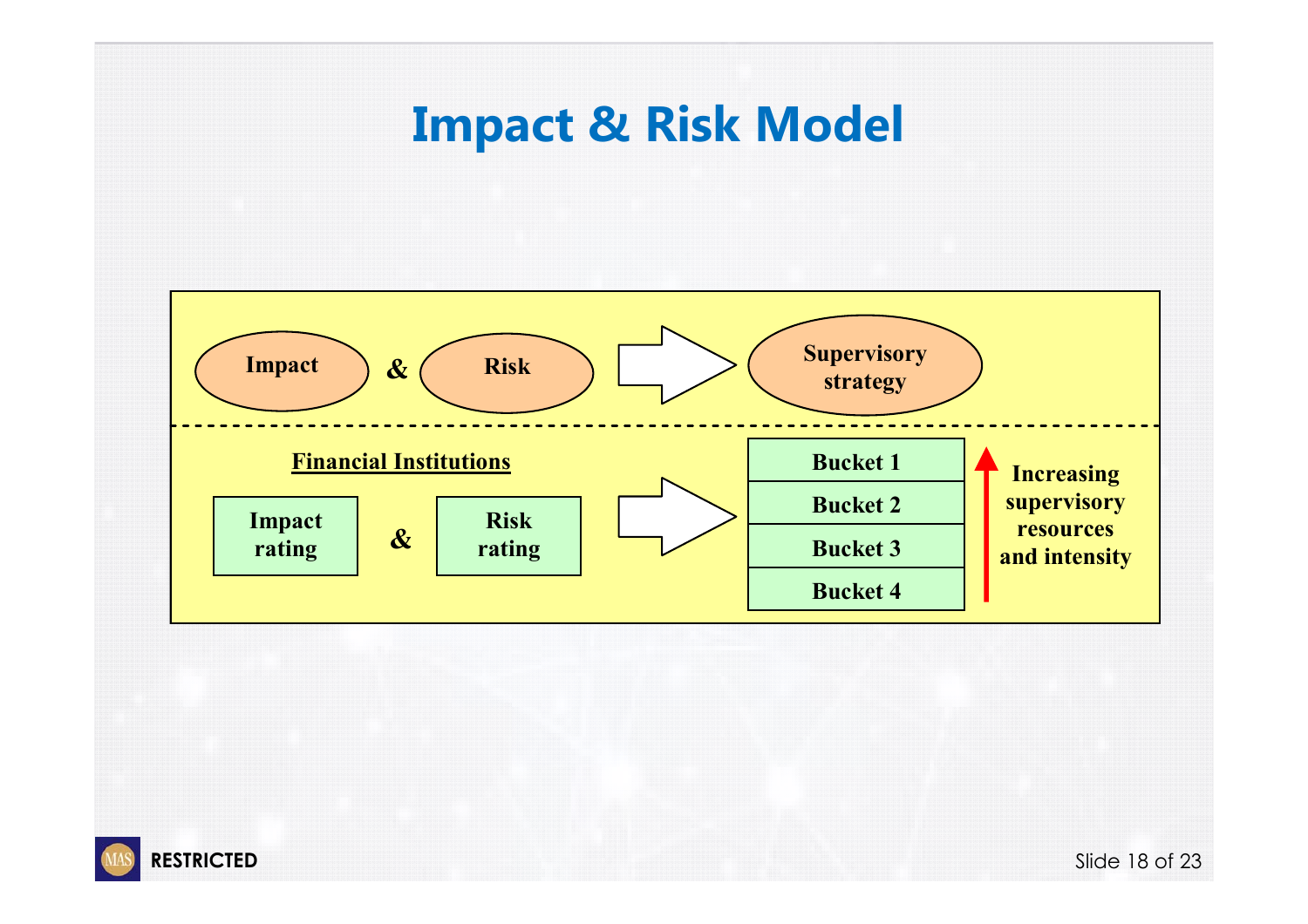#### **MAS CRAFT Scoresheet**

|                                                                                                                                                               | <b>Inherent Risk (IR)</b>                |                      |        |                 |                 |                                               |                                        |             |                | <b>Control Factors (CF)</b>         |  |                                       |                         |                 |                 |                              |                                                     |
|---------------------------------------------------------------------------------------------------------------------------------------------------------------|------------------------------------------|----------------------|--------|-----------------|-----------------|-----------------------------------------------|----------------------------------------|-------------|----------------|-------------------------------------|--|---------------------------------------|-------------------------|-----------------|-----------------|------------------------------|-----------------------------------------------------|
|                                                                                                                                                               |                                          | $IR$ 1 $IR$ 2 $IR$ 3 |        | IR <sub>4</sub> | IR <sub>5</sub> | IR <sub>6</sub>                               | IR <sub>7</sub>                        | IR 8   IR 9 |                |                                     |  | CF <sub>1</sub>                       | CF <sub>2</sub>         | CF <sub>3</sub> | CF <sub>4</sub> |                              |                                                     |
| <b>Significant</b><br><b>Activities</b><br>(SA)                                                                                                               | Asset<br>Credit                          | Liquidity            | Market | Operationa      | Technology      | Money Laundering/ Terrorism<br>Financing Risk | ಹ<br>Legal, Reputational<br>Regulatory | Insurance   | Market Conduct | <b>IR</b><br><b>of</b><br><b>SA</b> |  | Systems & Controls<br>Risk Management | Management<br>Oversight | Internal Audit  | Compliance      | <b>CF</b><br>of<br><b>SA</b> | <b>Net</b><br><b>Risk</b><br><b>of</b><br><b>SA</b> |
| <b>SA1</b>                                                                                                                                                    |                                          |                      |        |                 |                 |                                               |                                        |             |                |                                     |  |                                       |                         |                 |                 |                              |                                                     |
| SA <sub>2</sub>                                                                                                                                               |                                          |                      |        |                 |                 |                                               |                                        |             |                |                                     |  |                                       |                         |                 |                 |                              |                                                     |
| <b>SA3</b>                                                                                                                                                    |                                          |                      |        |                 |                 |                                               |                                        |             |                |                                     |  |                                       |                         |                 |                 |                              |                                                     |
|                                                                                                                                                               | <b>Board &amp; Senior Mgmt Oversight</b> |                      |        |                 |                 |                                               |                                        |             |                |                                     |  |                                       |                         |                 |                 |                              |                                                     |
| <b>Inherent Risk Rating / Net Risk Rating/ Overall Risk Rating</b><br><b>Institution Net Risk Rating</b><br>4-point scale: Low, Medium Low, Medium High, High |                                          |                      |        |                 |                 |                                               |                                        |             |                |                                     |  |                                       |                         |                 |                 |                              |                                                     |
| <b>Capital</b>                                                                                                                                                |                                          |                      |        |                 |                 |                                               |                                        |             |                |                                     |  |                                       |                         |                 |                 |                              |                                                     |
| <b>Earnings</b><br><b>Control Factors / Board &amp; Senior Mgmt, Capital, Earnings,</b>                                                                       |                                          |                      |        |                 |                 |                                               |                                        |             |                |                                     |  |                                       |                         |                 |                 |                              |                                                     |
| <b>Parental Support</b><br><b>Parental Support</b>                                                                                                            |                                          |                      |        |                 |                 |                                               |                                        |             |                |                                     |  |                                       |                         |                 |                 |                              |                                                     |
| 4-point scale: Strong, Medium Strong, Medium Weak, Weak<br><b>Overall Risk Rating</b>                                                                         |                                          |                      |        |                 |                 |                                               |                                        |             |                |                                     |  |                                       |                         |                 |                 |                              |                                                     |

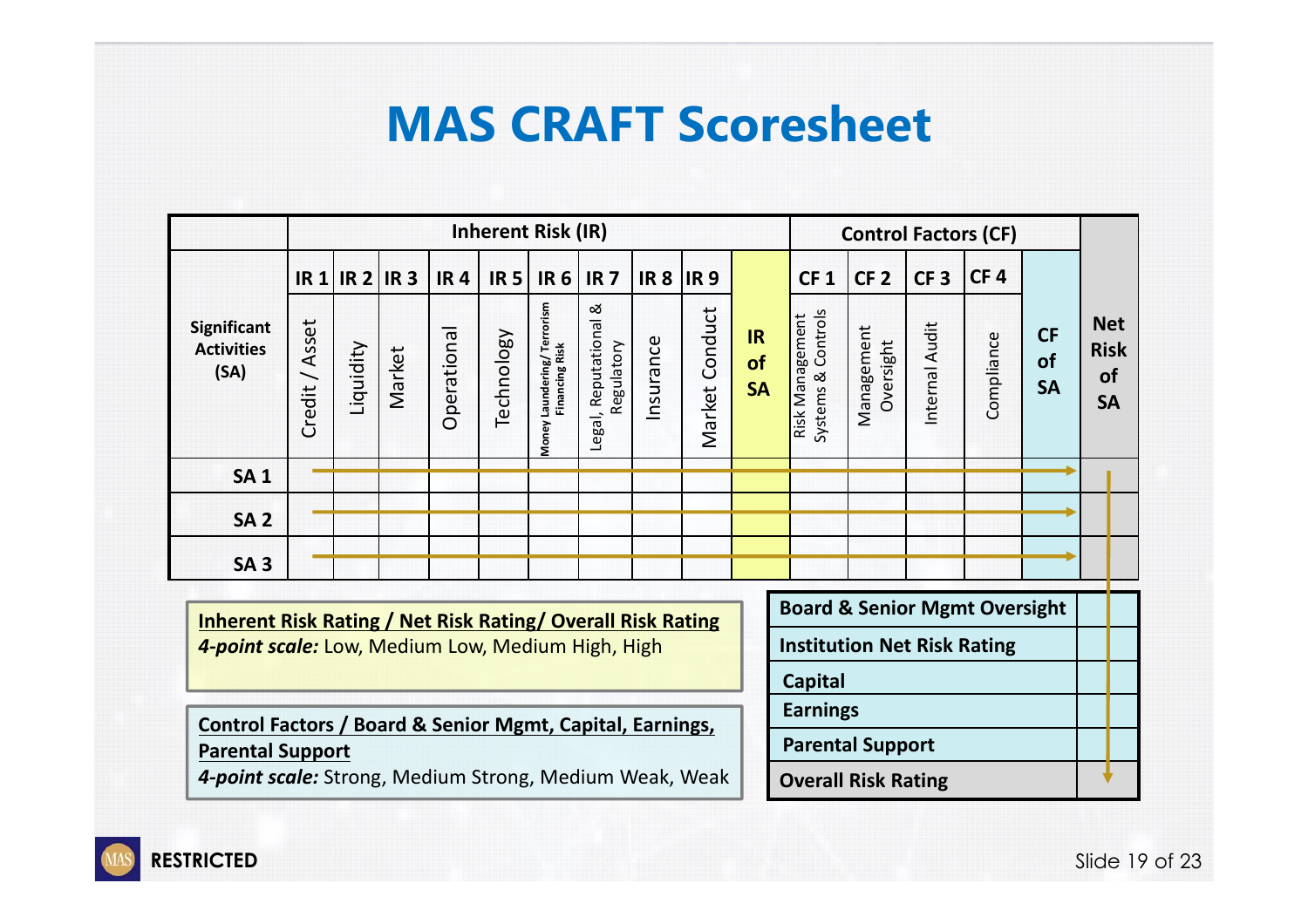# **3. Conclusion: Putting it together**

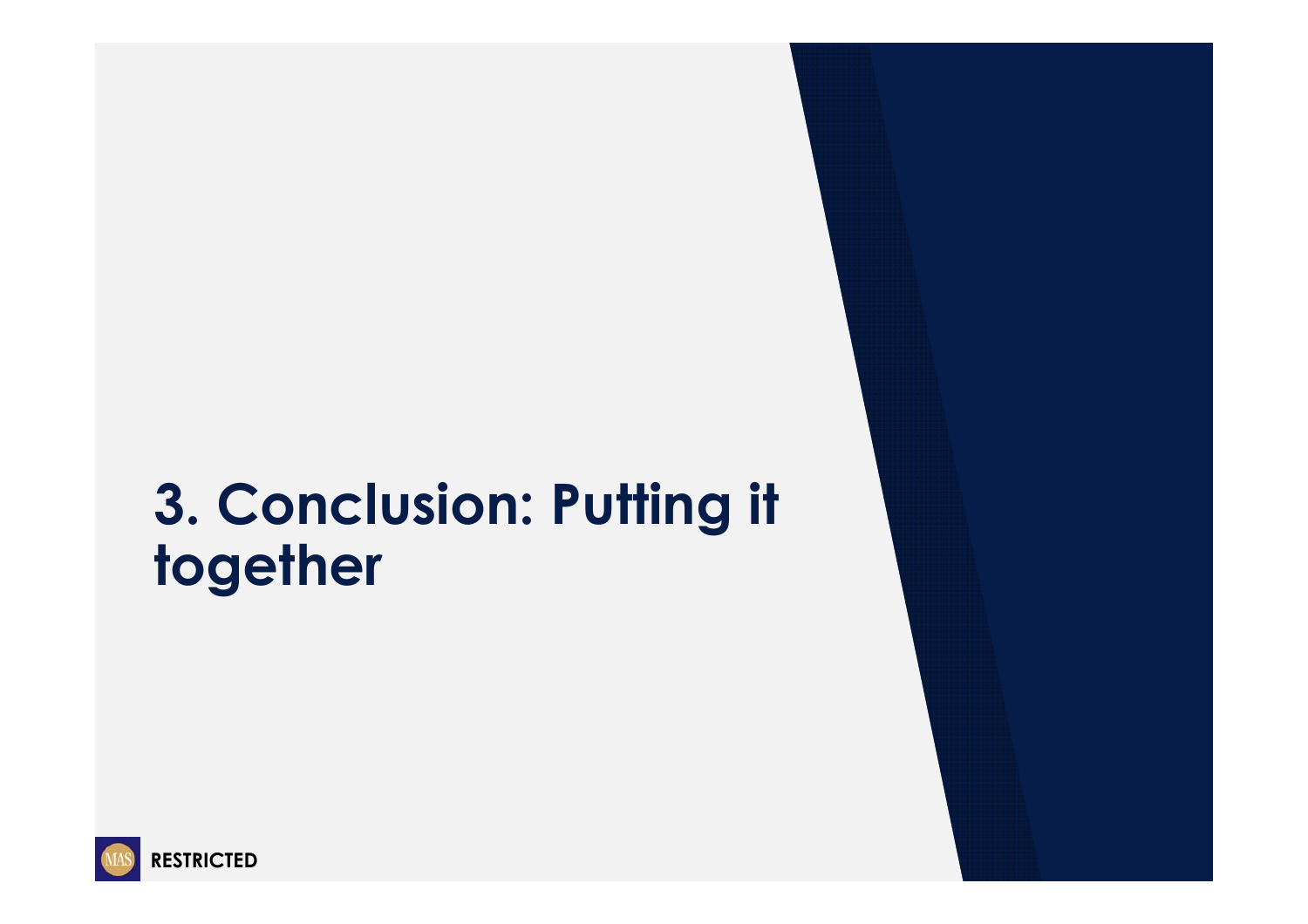# **Putting it together - SA: Actuarial Valuation**

| <b>Primary Inherent Risk</b> | <b>Secondary Inherent Risk</b> |
|------------------------------|--------------------------------|
| Insurance (reserving) risk   | <b>Operational risk</b>        |
|                              | Technology risk                |
|                              | <b>Regulatory risk</b>         |

- Gross IR is lower when:
	- – Less complex products to value and less use of approximation methods or model points
	- – Comprehensive data for valuation, and greater granularity in valuation assumptions
	- Use of established actuarial valuation software
- Net IR is lower when:
	- – $-$  Insurer has well established and documented process and procedures for setting and reviewing reserving methodology and assumptions, and reviewing the valuation results
	- –Granular experience studies to back assumptions used
	- – $-$  Experienced staff, and good management oversight

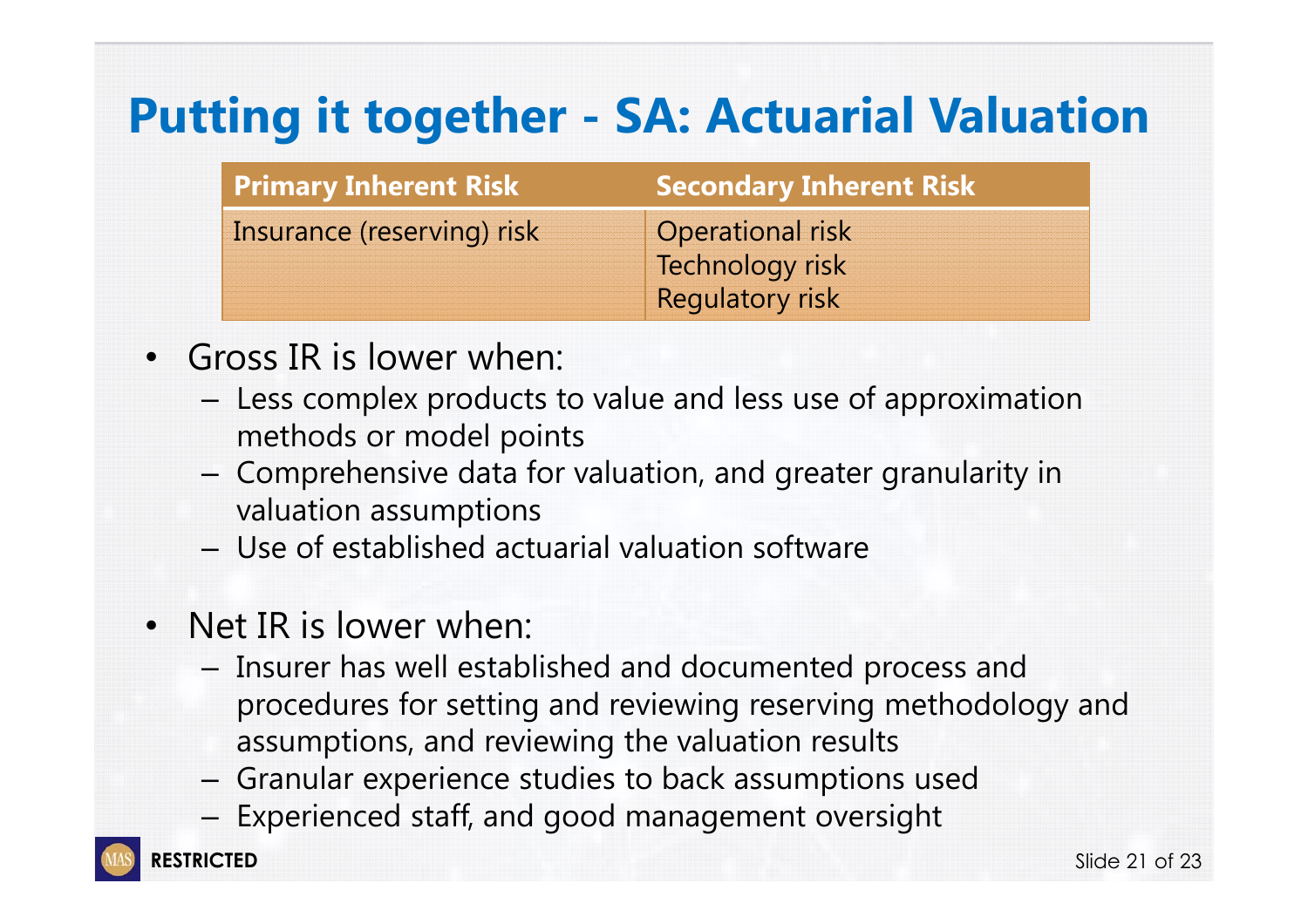## **Putting it together - SA: Pdt Devpt & Pricing**

| <b>Primary Inherent Risk</b> | Secondary Inherent Risk |
|------------------------------|-------------------------|
| Insurance (pricing) risk     | Technology risk         |
| <b>Operational risk</b>      | Legal risk              |

- Gross IR is lower when:
	- $-$  Insurer sells more traditional products which are less complex to price, or offers lower guarantees
- • Net IR is lower when:
	- – $-$  Insurer has well established and documented processes and policies in place (e.g. assumption setting, peer review, product approval process, monitoring experience post-launch etc)
	- – Clear and well articulated procedures and criteria for withdrawal and re-pricing of existing products
	- $-$  Clear documentation when quoting a rate that is different from the technical base rate for competitive reasons
	- Good audit process to monitor compliance with insurer's policies and procedures